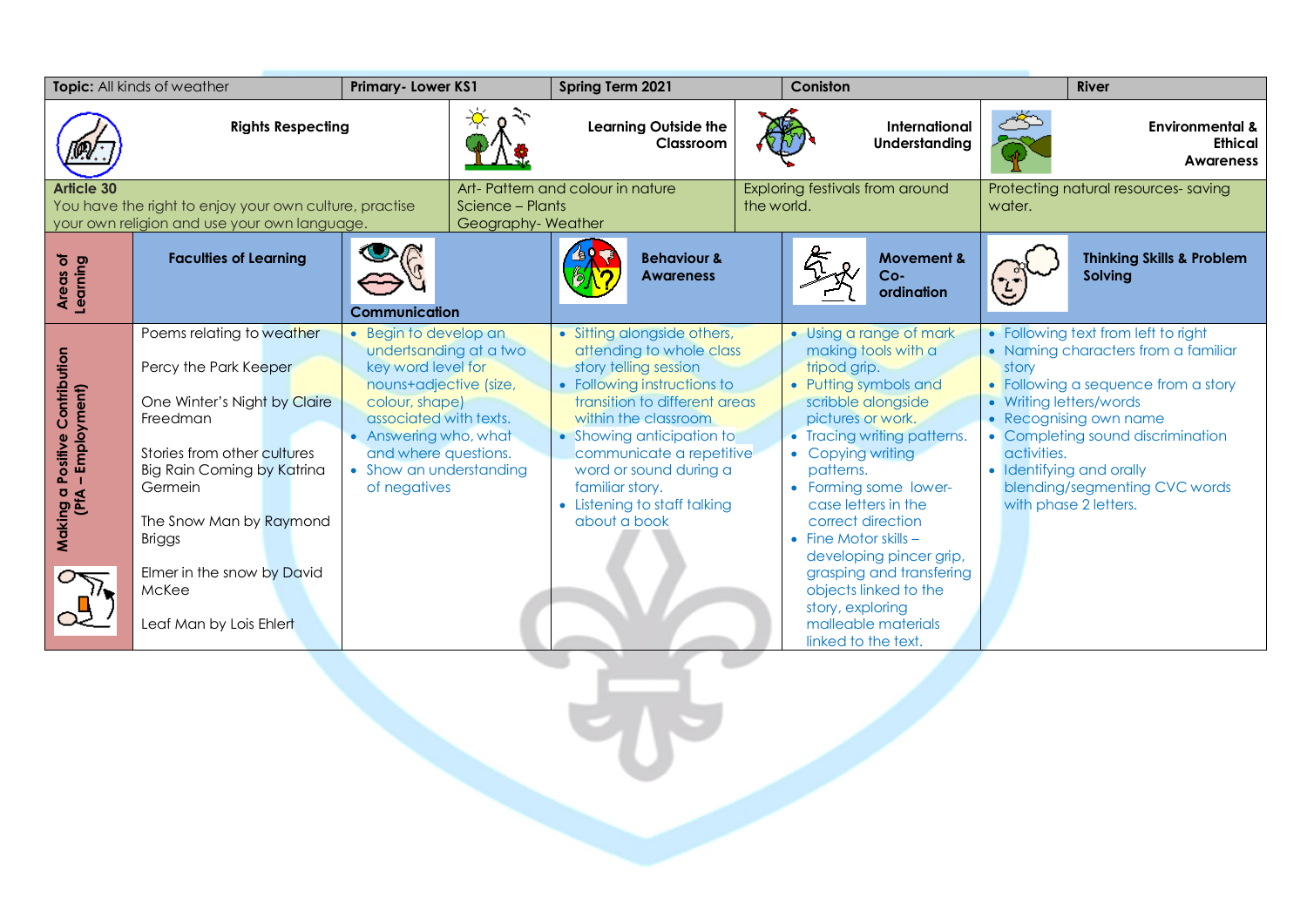|                                                                                                         | <b>Maths</b><br><b>Number</b> taught through all<br>aspects<br><b>Colour</b><br><b>Statistics</b><br>Data, grouping, counting<br><b>Time</b><br>Seasons, months of the<br>year,       | • Understanding and using<br>vocabulary - numbers,<br>big, small,<br>• Using PECS for seasons<br>and months                                                                                                                                                                          | • Following simple rules,<br>knowing when to wait and<br>when to take their turn<br>• Joining in with games and<br>number rhymes.<br>Playing games with dice.                                                                                                                                                                                                                                                                                                                 | • Making circular shapes<br>with mark making<br>equipment.<br>• Making vertical and<br>horizontal lines with<br>mark making<br>equipment.<br>• Beginning to form<br>numbers correctly.                                                                                      | • Attempting to rote count.<br>1:1 correspondance.<br>Matching objects to numerals.<br>• Matching pairs of objects.<br>Sequencing numerals<br><b>Recognising numerals</b><br>• Making groups of objects<br>• Making simple graphs<br>Sorting objects by colour and type<br>Ordering months<br>• Identifying/ordering seasons                                                                                                                                                                                                     |
|---------------------------------------------------------------------------------------------------------|---------------------------------------------------------------------------------------------------------------------------------------------------------------------------------------|--------------------------------------------------------------------------------------------------------------------------------------------------------------------------------------------------------------------------------------------------------------------------------------|-------------------------------------------------------------------------------------------------------------------------------------------------------------------------------------------------------------------------------------------------------------------------------------------------------------------------------------------------------------------------------------------------------------------------------------------------------------------------------|-----------------------------------------------------------------------------------------------------------------------------------------------------------------------------------------------------------------------------------------------------------------------------|----------------------------------------------------------------------------------------------------------------------------------------------------------------------------------------------------------------------------------------------------------------------------------------------------------------------------------------------------------------------------------------------------------------------------------------------------------------------------------------------------------------------------------|
| <b>Making Choices</b><br>Choices<br>22 Ion                                                              | <b>Design &amp; Technology</b><br>Shadow puppets<br><b>Science</b><br>Everyday materials<br>Plants                                                                                    | • Learning and<br>consolidating vocabulary<br>related to size and shape.<br>• Indicating preferences,<br>likes and dislikes.<br>• Using PECS to make<br>choices.<br>• Following visual schedules<br>to complete simple tasks.                                                        | • Copying an action by an<br>adult e.g. folding card,<br>• Using tools safely<br>• Tolerating and accepting<br>wearing protective clothing<br>• Working as part of a team to<br>carry out simple<br>investigations.                                                                                                                                                                                                                                                           | · Using 2 hands<br>simultaenously<br>• Using adapted scissors<br>to make snips in card<br>and paper.<br>• Crossing the midline<br>• Fine Motor skills -<br>developing pincer<br>group, grossing the<br>midline, grasping and<br>transfering objects,<br>squeezing, pulling. | • Communicating preferences in<br>designing and making.<br>Exploring the conditions that plans<br>need to grow.<br>• Exploring the uses of waterproof<br>materials                                                                                                                                                                                                                                                                                                                                                               |
| Making Friends & Having<br>Relationships with their<br>Community & World (PfA –<br>Community Inclusion) | <b>RE</b><br>Festivals-<br><b>Chinese New Year</b><br>Passover<br>Easter story<br>Geography<br>Our local weather<br><b>PSHE &amp; RSE</b><br>Caring for our bodies - what<br>to wear? | • Understanding and using<br>vocabulary relating to<br>Christianity and the Easter<br>Story, Passover and<br><b>Chinese New Year</b><br>• Understanding and using<br>vocabulary relating to<br>weather.<br>· Making choices, using<br>PECS.<br>• Taking part in simple role<br>play. | • Sit in a circle for 10 minutes,<br>attending to a familiar<br>PowerPoint or video.<br>· Pass resources around a<br>circle.<br>• Holding hands when moving<br>around the school grounds.<br>· Following instructions to 'stop<br>and to 'wait' when around<br>the school grounds.<br>• Completing transitions safely<br>• Awareness of appropriate<br>behavior in other contexts<br>e.g. being quiet outside of<br>classroom.<br>• Learning to take turns, share<br>and play | • Developing balance<br>and coordination when<br>moving around the<br>school grounds and<br>navigating uneven<br>surfaces, slopes and<br>steps.<br>• Developing fine motor<br>skills for dressing.                                                                          | To use periods of silence and<br>stillness as times of reflection<br>• Sequence the stories of CNY, of<br>Passover and Easter.<br>• Labelling important symbols from the<br>story of CNY, Easter and Passover.<br>Exploring and naming clothing for<br>different weather.<br>Recording simple data.<br>$\bullet$<br>Using geographical tools correctly<br>e.g. rain gauge, thermometer.<br>Making and recording sound<br>effects<br>Exploring and naming appropriate<br>clothing for weather.<br>Naming body parts.<br>$\bullet$ |